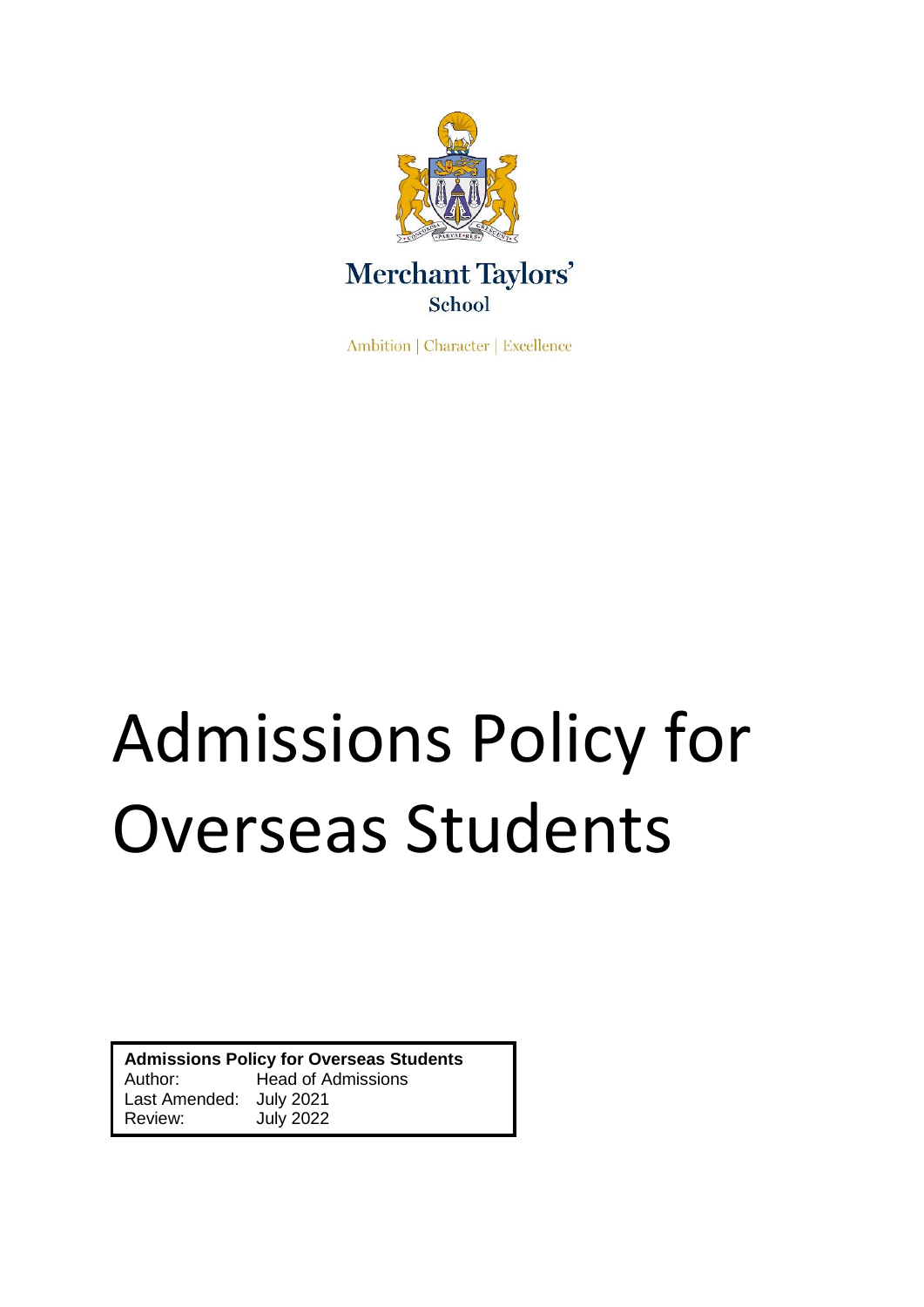This policy should be read in conjunction with the Admissions Policy.

# **General Introduction**

Merchant Taylors' School welcomes pupils from all over the world and values their contribution to the life of the School. It is envisaged that the majority of Overseas Student enquiries will be post-16 students entering the Sixth Form. Applications will be considered for pupils aged 4-16, provided they have entered the UK as dependents of their parents or legal guardians.

As a Student sponsor, the School take a proactive approach to ensure it meets the sponsorship duties as set out in the United Kingdom Visas and Immigration (UKVI) guidance documents and will make reasonable efforts to assist pupils and parents to comply with the UK Government's requirement on visa entry for children who wish to come to the UK to study. However, responsibility for making a visa application to allow their child to attend Merchant Taylors' School rests with the parents. The School cannot assist with resolving visa related issues other than those under Child Student or General Student either for a current pupil or for a child who is proposed to be admitted.

# **General Information**

- Merchant Taylors' School has a Sponsor Licence with UKVI (Licence No: N885W3GM9).
- Upon contact from a parent or guardian, and alongside our recruitment process, the School will undertake sufficient research to satisfy ourselves of their citizenship and therefore their right to study. Issues concerning Student visa requirements will be raised at the earliest opportunity.
- As a selective school and in order to ascertain academic ability and language skills, all applications must be supported by entrance assessment, a report from a pupil's current school and an interview, in order to confirm that Merchant Taylors' School is the right setting for your child. Details of specific requirements for Sixth Form Entry are listed below.
- The School is required to photocopy a pupil's passport and visa/BRP, as well as proof of entry to the UK in the form of an entry stamp or boarding card, on the first day of term (at the latest) or the first day that the pupil arrives at the School.
- The School must be notified if your child has obtained a new passport.
- The School will keep independent visa files on each international pupil which may be inspected by the UKVI at any time.
- All absences must be authorised by the Head. All unauthorised absences will be reported to the UKVI. This includes pupils who arrive late at the beginning of term or leave early at the end of term.
- Parents must adhere to the term dates when booking international flights and provide travel arrangements/details to the Admissions Team.
- When a pupil leaves the School, this will be reported to the UKVI. We must report to UKVI that a pupil has finished their course (eg at the end of GCSE or A Level), although the pupils may have a certain amount of time to stay in the UK after their course has finished and before their visa expires.
- A pupil cannot make their Student visa application more than three months before the start of their course.
- If a student turns 18 years old, they can carry on with their course until their permission to stay ends. If they want to undertake further study in the UK, then they will have to apply for another visa under the General Student category.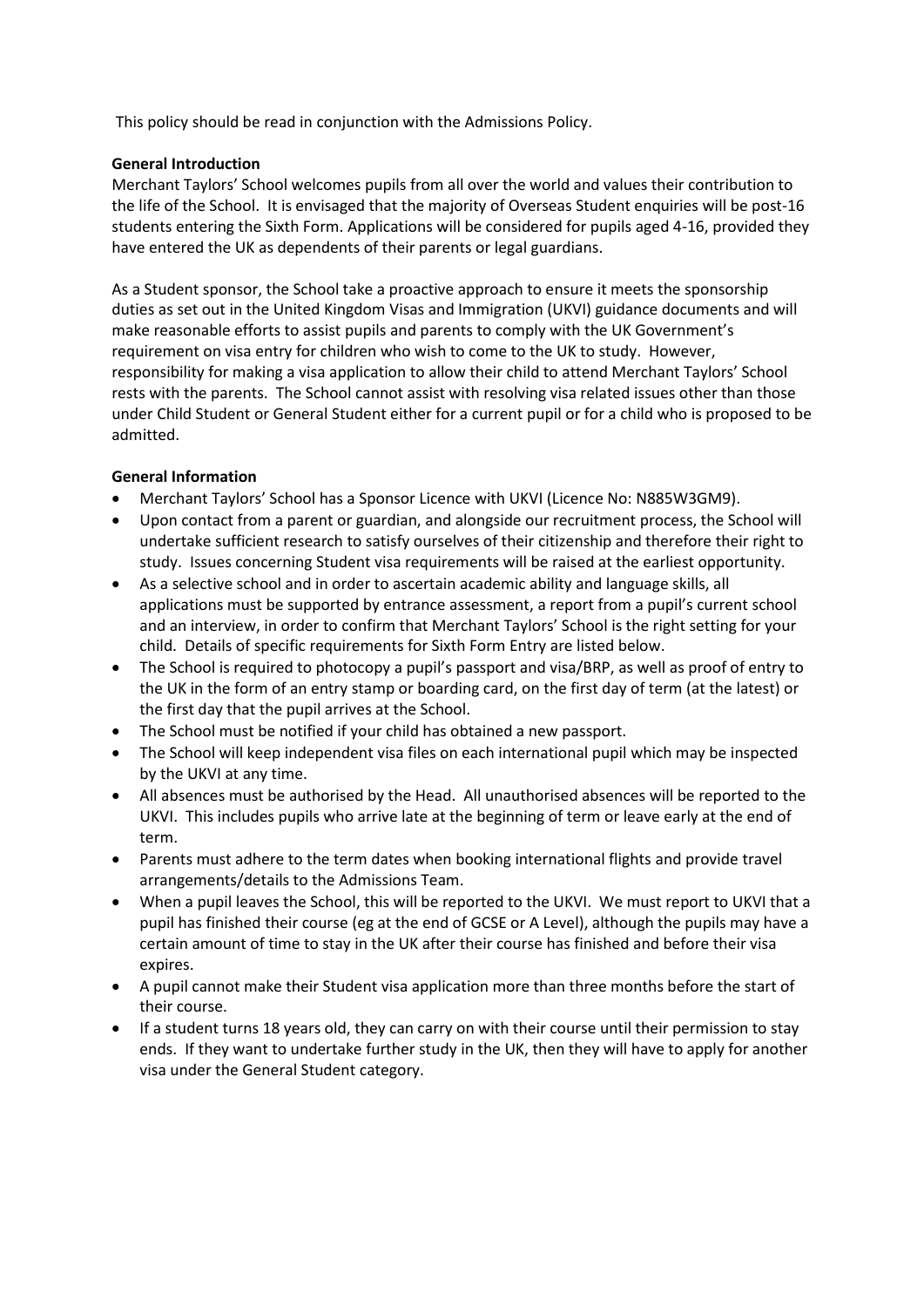# **Sixth Form Entry Requirements**

The academic year begins in September

- Overseas Sixth Form applicants should attain the equivalent of 7 x UK GCSEs at Grade 6, with Grade 7/8/9 in their chosen A Level subjects. This is often difficult to equate to overseas examination results and in these circumstances, the school will undertake an academic assessment for the candidate.
- Confirmation of overseas examination results should be emailed to Merchant Taylors' School by the student's current school as soon as they are known.
- The Head has discretion to relax these requirements if it is believed that a particular student would benefit from the education offered at Merchant Taylors' School Sixth Form.

As well as meeting the academic criteria, each student will be interviewed by the Head and the subject leaders for the subjects intended to study.

- A favourable academic reference from the applicant's current school.
- An A-level subject options form should also be completed and returned to the Admissions Team.

#### **English Language Tests**

Sixth Form applicants who are aged 16/17 years, applying for Student visa, must achieve IELTS Overall Score 5 or above in all components. After joining the School, all overseas students must show progression in their English fluency.

Sixth Form applicants who are over the age of 18 must achieve IELTS [Overall Score 5] to satisfy Home Office General Student Visa conditions.

It is important to establish that the applicant has a good command of the English Language and will be able to cope with the challenge of learning in this high- achieving School where all lessons are delivered in English. We recommend applicants visit [www.ielts.org](http://www.ielts.org/) for further information with a view to gaining an appropriate level for UK university entry which may follow Sixth Form study. Many universities request IELTS Level 6, 6.5 or 7.

Annual fee charges are published on the Schools' website and are regularly updated.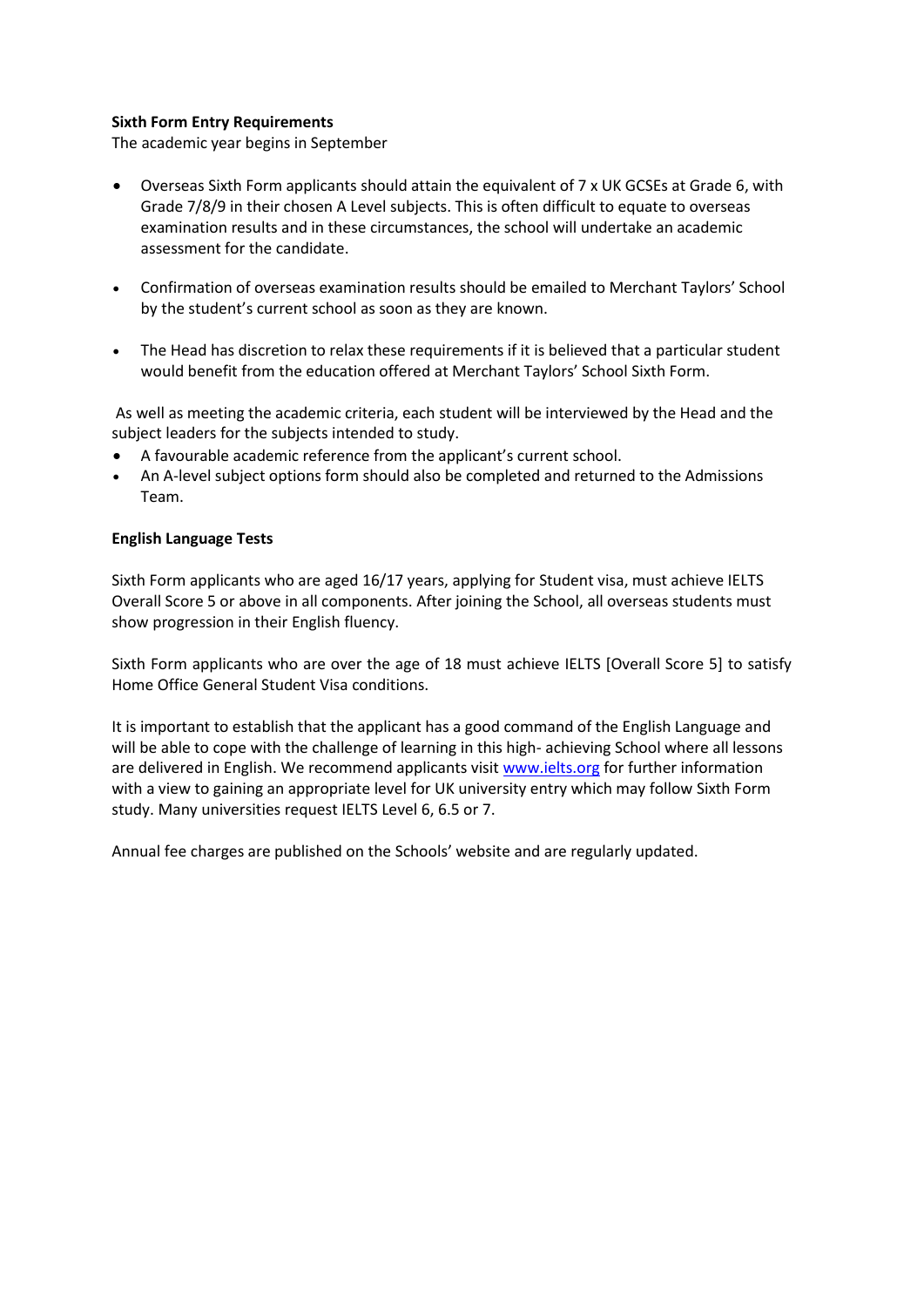## **New Pupils from Overseas**

Merchant Taylors' School **must** receive the following before a Certificate of Acceptance for Studies (CAS) can be issued:

- 1. A copy of the parents' and pupil's passports.
- 2. A completed Overseas Application Form, with the personal statement completed by the applicant where applicable.
- 3. A non-refundable application fee of £250 (UK sterling) paid by Internet Banking to Merchant Taylors' Schools, noting the student name as a Reference:

| <b>Account Name:</b> | Merchant Taylors' Schools   |
|----------------------|-----------------------------|
| Account No:          | 30022365                    |
| Sort Code:           | $20 - 10 - 92$              |
| SWIFTBIC:            | BARCGB22                    |
| IRAN:                | GB53 BARC 2010 9283 1851 68 |
|                      |                             |

- 4. A signed copy of this policy document which will be sent to parents with an offer letter. The offer letter will include the necessary details of a visa letter as set out in the ISC guidance.
- 5. A completed and signed Acceptance Form, clearly indicating the parent and child's citizenship, with a view to ascertaining the right to study for EEA and other citizens.
- 6. An Advance Deposit fee of one term's fees and Advance Annual Tuition fee to secure the place as well as Advance Annual Lunch fees.

Once the completed paperwork and fees have been received the application for a CAS is made online and a CAS certificate will be issued to enable parents to apply for a visa. A CAS number is valid for six months.

If a visa application is refused, a copy of the refusal letter must be sent to the School. Similarly, if the family decide not to apply, the School must be notified in writing with an explanation of the decision.

#### **Care Arrangements**

To ensure the safeguarding and care for pupils, all children studying in the UK must have suitable care arrangements in place for their travel, reception on arrival in the UK and living arrangements for the duration of their stay. It is essential that all parents who are not permanently resident in the UK with a child under 18 appoint a guardian in the UK to act with their full authority and parents must provide details of the guardian arrangement to the School in writing. Those who undertake the role of guardian are providing a thorough commitment to the education and wellbeing of the child.

# **Guardians**

Merchant Taylors' Schools are day schools and do not, therefore, offer boarding facilities, accommodation or guardianships.

Guardians should be arranged by the pupil's own family and may be a nominated friend of the family or another family member or contact. The School is unable to arrange or recommend guardians. It is the responsibility of the parent to choose and pay for a guardian who can fulfil the role to the satisfaction of both the Schools and the parent. It is the responsibility of the parent to inform the School if the guardianship arrangements change.

Any child residing with a British citizen or any other UK resident who is a close relative or in a private foster care arrangement must provide evidence of the family connection (ie birth certificate and passports). The Schools will notify the Local Authority of any guardianship arrangements not provided by a close family member.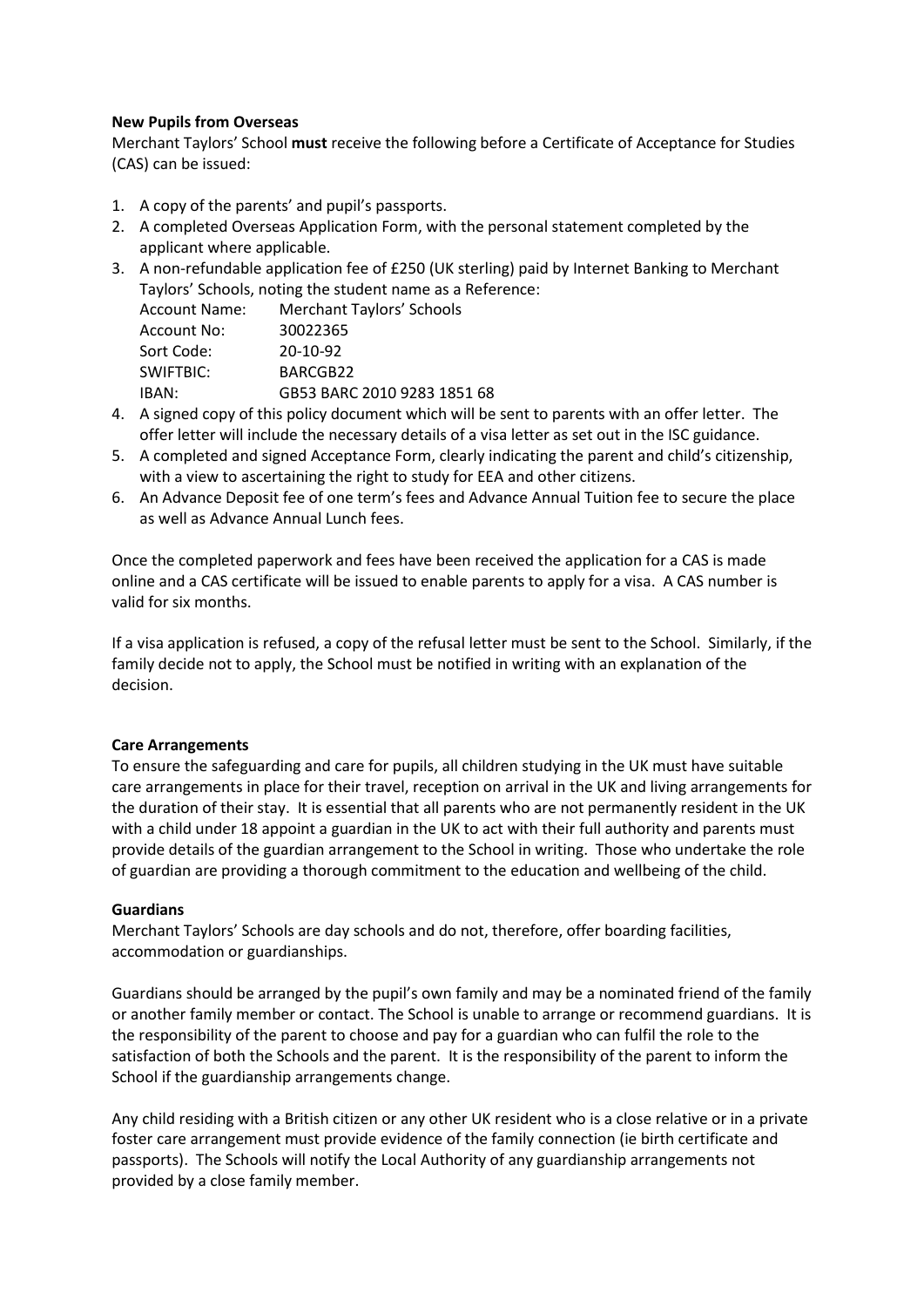Personal requirements of the Guardian

- Should not be a full-time student and must be over the age of 25.
- Must live in the UK and should not be absent from their home regularly overnight.
- Should be able to correspond with the Schools in English.
- Should agree to and pass the necessary safeguarding checks as required.
- Should be open to an annual inspection as required by the organisation responsible.
- Should not be running a guest house or offering any other paid accommodation service.

#### Role of the Guardian

- To liaise with the School and act as a representative of a pupil's family
- To encourage and support the pupil, safeguarding and promote the pupil's welfare.
- To help with the pupil's understanding of British culture and the development of their understanding of the English language.
- To act in loco parentis and to take responsibility for the welfare of the pupil during holiday and half-term periods.
- To provide a consistently good standard of accommodation and meals with adequate supervision and suitable living and studying accommodation.
- To act as necessary in the case of severe illness or emergency medical treatment.
- To make travel arrangements as required and inform the School in advance of the times of departure and arrival into and out of the UK.
- To provide a point of contact for discussion on matters concerning general welfare or academic progress of the pupil.
- To attend parents' meetings (and report back to parents abroad afterwards) and, monitor the academic and social development of the pupil in their care.
- To receive reports and correspondence relating to the pupil (alongside parents).
- To provide a friendly point of contact outside of School for the pupil when problems arise.
- The guardian should always respect the rights, religion and culture of the pupil.

#### **Private Fostering**

Children under 16 (under 18 if disabled) who are cared for on a full-time basis by adults who are not their parents or a close relative (grandparent, brother, sister, step-parent, uncle or aunt who is aged over 18) are privately fostered. It is the responsibility of the parent, carer and anyone involved (including the Schools) to notify the Local Authority of the private fostering arrangement. The Local Authority is responsible for safeguarding and protection of children in these circumstances and will make sure that private foster carers are suitable and receive the support and guidance they may need in supporting and caring for the child.

#### **Independent Living**

In the interests of our pupils, the Schools' strong preference is not to accept pupils living independently as we feel this does not provide the pastoral and safeguarding care to complement the Schools' own approach. We reserve the right to refuse admission, or, in extremis, to cancel a contract for education, if we believe that the fact that an overseas pupil is living independently is likely to harm the welfare and/or educational development of the pupil or others in the School community.

Pupils who are 16 or 17 who wish to live independently must provide the School with a letter from their parents or legal guardian confirming they consent to the child living independently in the UK.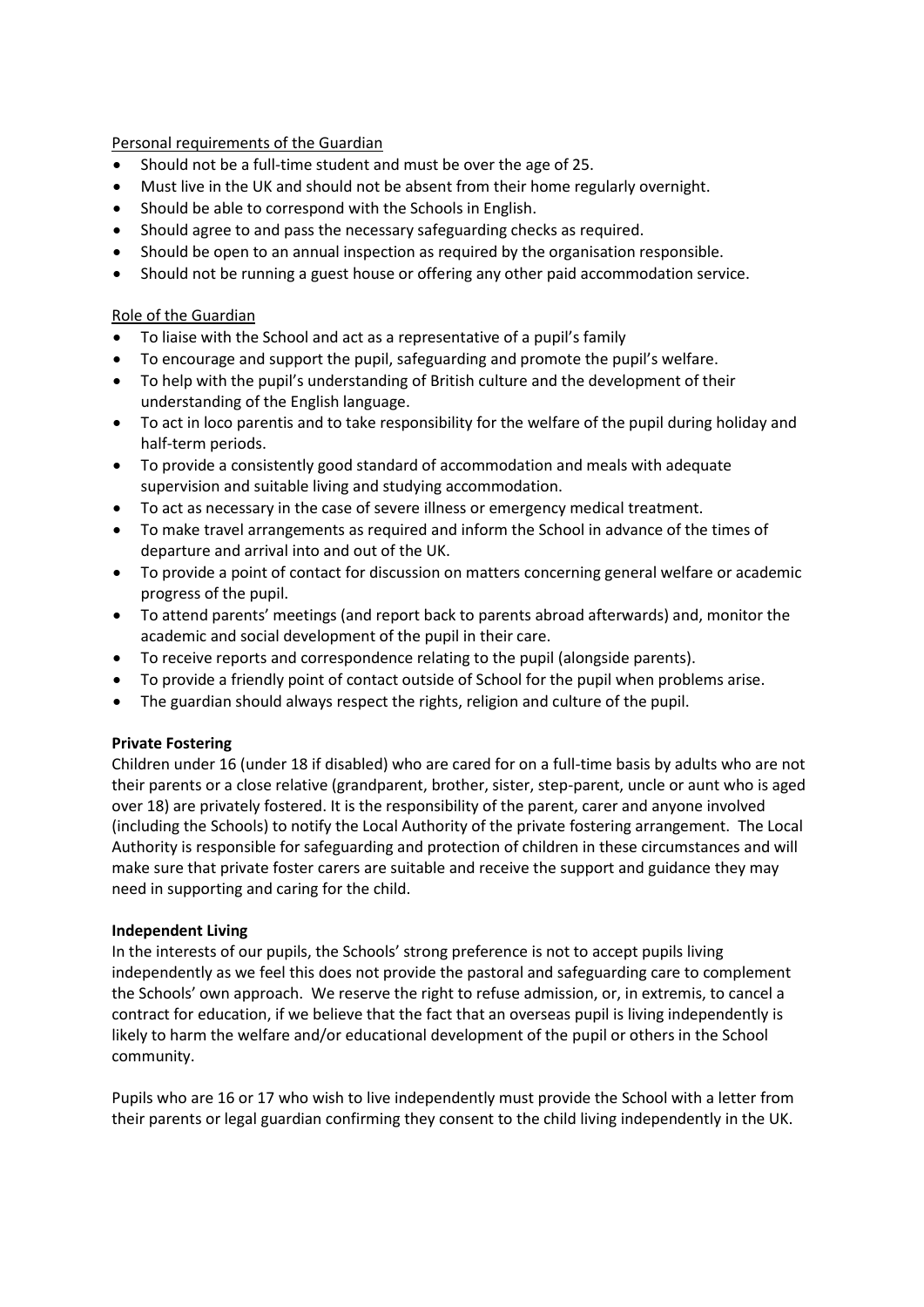#### **Monitoring Attendance**

In the interests of pupils and to minimise disruption to learning, Merchant Taylors' School closely monitors attendance.

All pupils are required to join the School on the day appointed and may not be absent from School except for medical reasons, without prior permission. Holiday dates are published well in advance and parents/guardians should be aware that holiday must not be booked outside of these periods.

The Schools hours are 8.40am until 4.00pm however, pupils are expected to be in school before these times as registration is taken at the start of the School day and again following lunch.

Pupils who have to leave school during the course of the day for medical, dental appointments etc, must sign out at the School Office and, sign back in on their return.

In the case of absence through illness, parents/guardians are requested to call the School by 9.00am on the first day of absence. If the absence is likely to last for more than one day, it is helpful if parents/guardians give some indication of the probable length of absence. If a pupil is recorded as absent and we have not received a message, we will contact parents/guardians primarily to ensure the safety of the child. Upon returning to school, pupils will need a parental/guardian note stating the dates of absence and nature of illness.

In the case of prolonged absence through illness, parents are requested to notify the School as soon as possible as to the nature of the illness and the probable duration of the absence. Cases of infectious illness should be reported at once.

UKVI will be notified of any absences that are unauthorised and exceed 10 days.

In order that the School can undertake its duties as a sponsor and notify UKVI accordingly, Parents/Guardians must notify the School of the following:

- The pupil withdraws from their course before they travel to the UK.
- The pupil embarks on a course with a different sponsor/institution.
- The pupil needs to delay their start date before entering the UK but after entry clearance has been granted.
- The pupil is unable to enrol on the agreed date ie missed flight, illness, or decision not to come to the UK.
- The pupil is refused entry to or right to stay in the UK.
- The pupil wishes to defer their studies once they have entered the UK.
- Any change in circumstances ie change of course, place of study, residential address, guardianship arrangements, working.